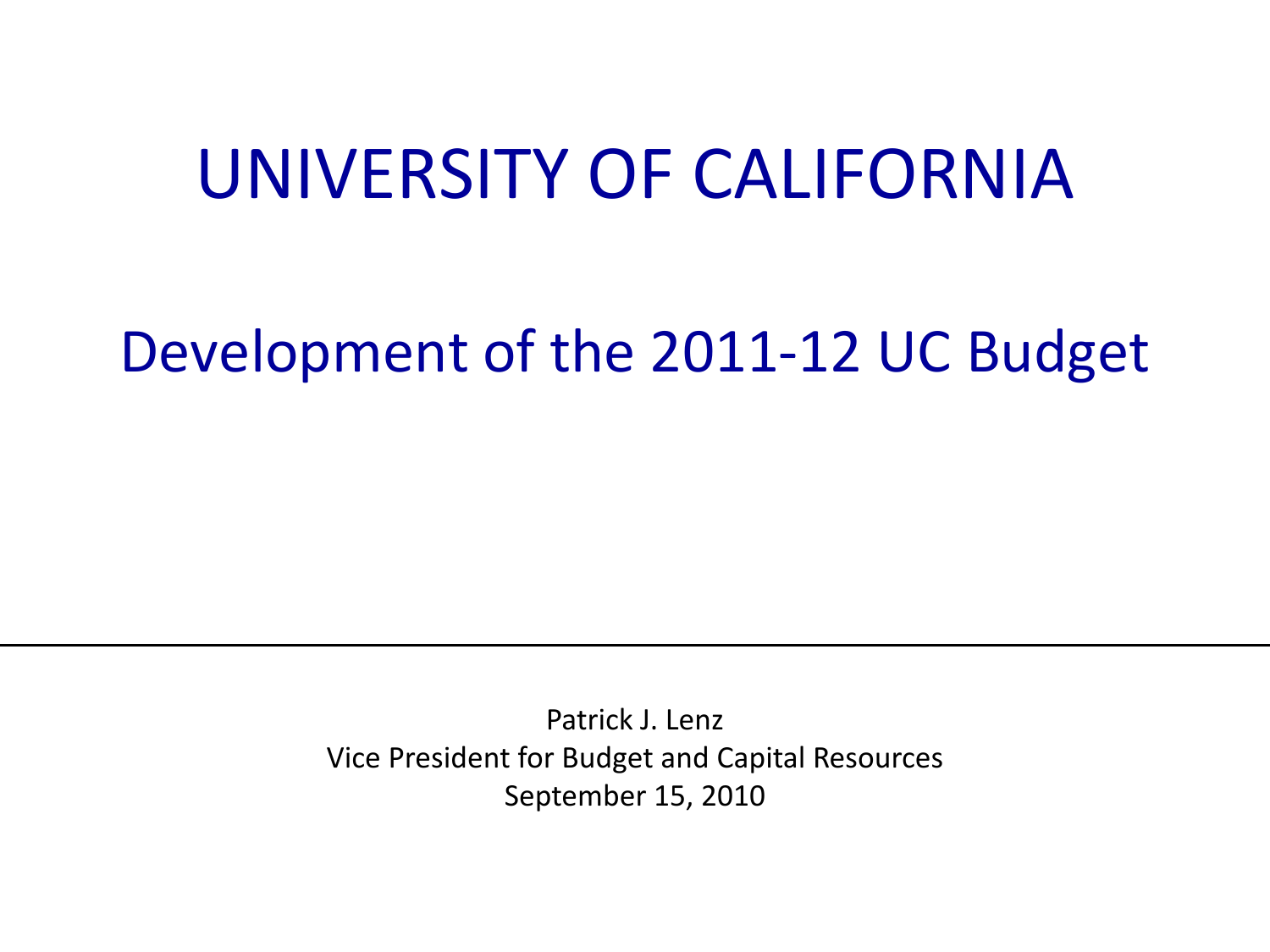## 2010-11 UC Budget

- No State Budget
- UC will receive \$106 million in "one-time" ARRA funding
- UC is not receiving approximately \$200 million per month in state General Funds
- UC is providing \$189 million to support Cal Grant awards until state budget is enacted
- \$355 million in capital facility projects delayed until state budget is enacted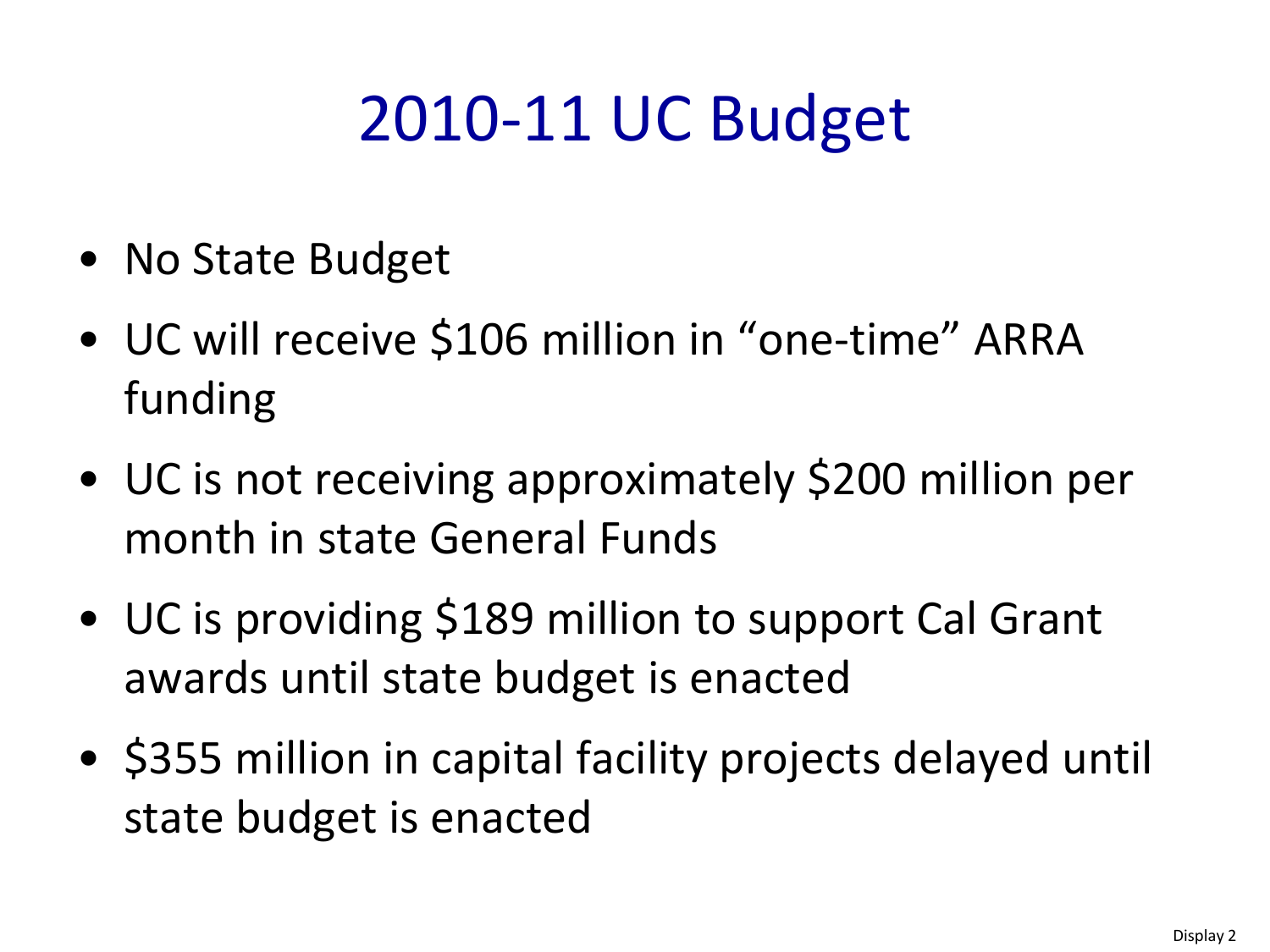#### 2011-12 State Budget Assumptions

- 2010-11 State Budget: \$19 billion deficit
- Closing the budget gap: Dependent on reduction in state funding commitments or additional state General Fund revenue
- Economic recovery remains slow
- Sun-setting of more than \$8 billion in temporary tax revenue in 2011-12 fiscal year
- New Governor, partially new Legislature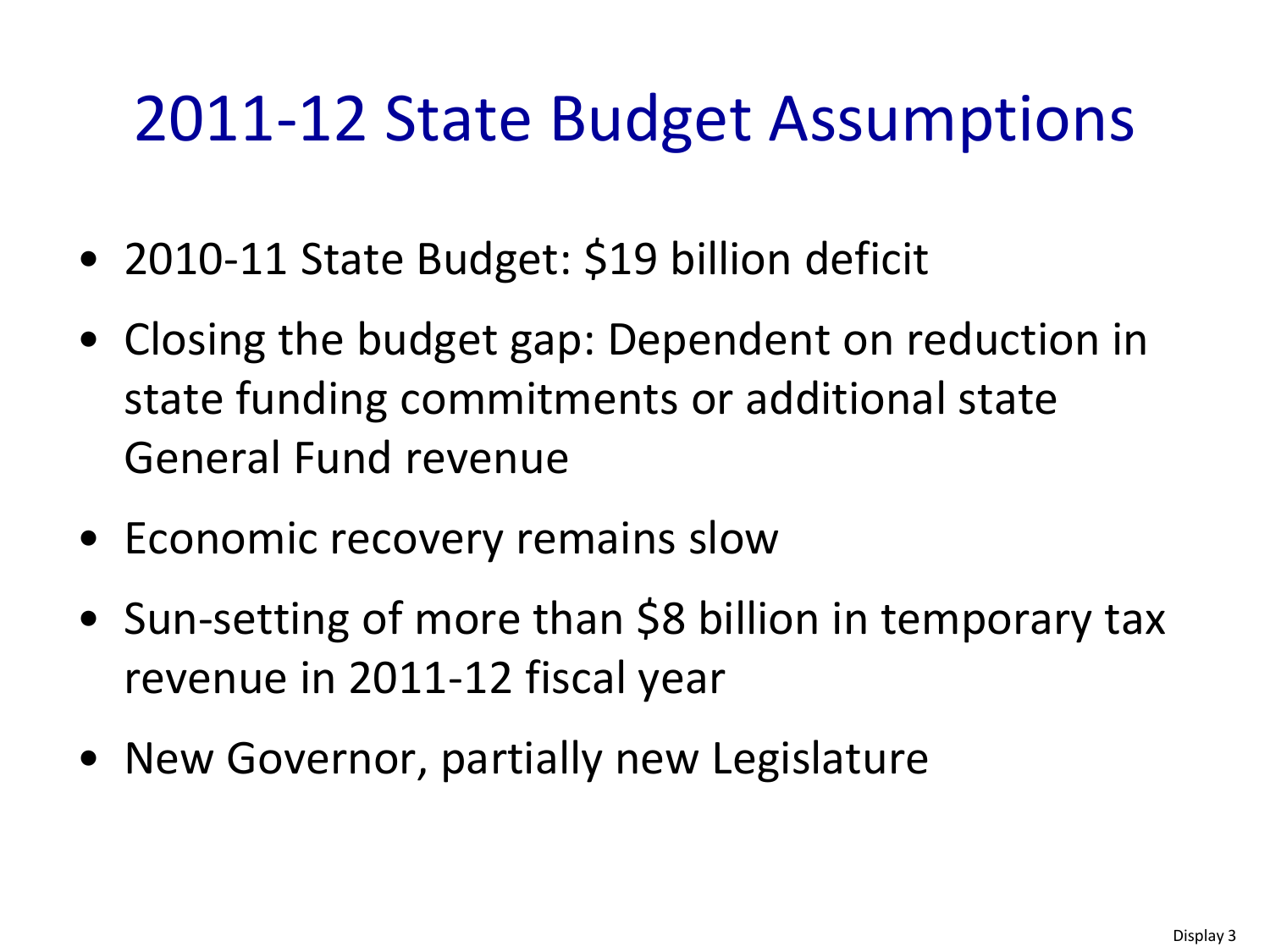#### 2010-11 UC Budget Gap

\$1,500



Dollars in millions.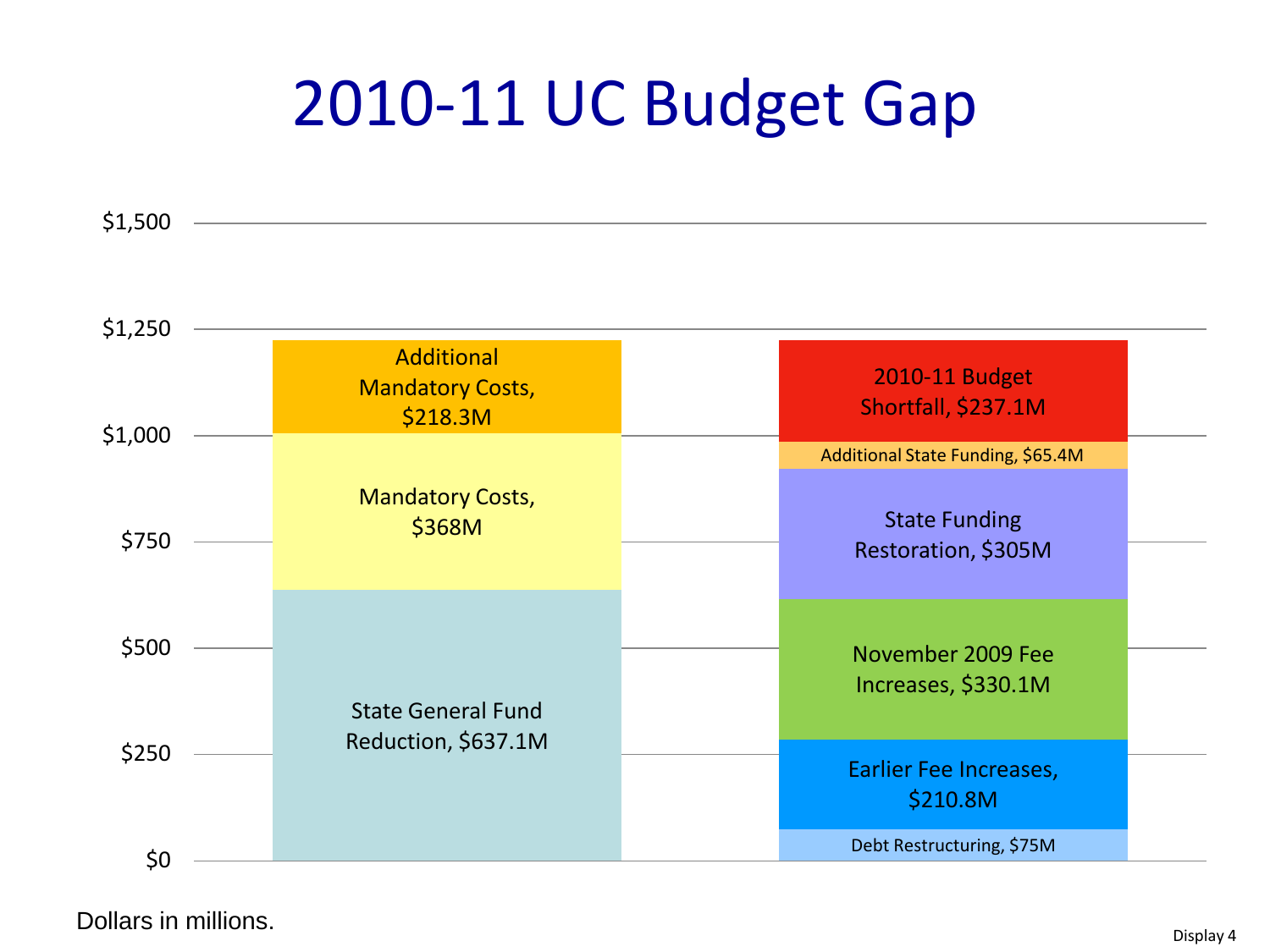#### 2011-12 UC Budget Gap



Dollars in millions.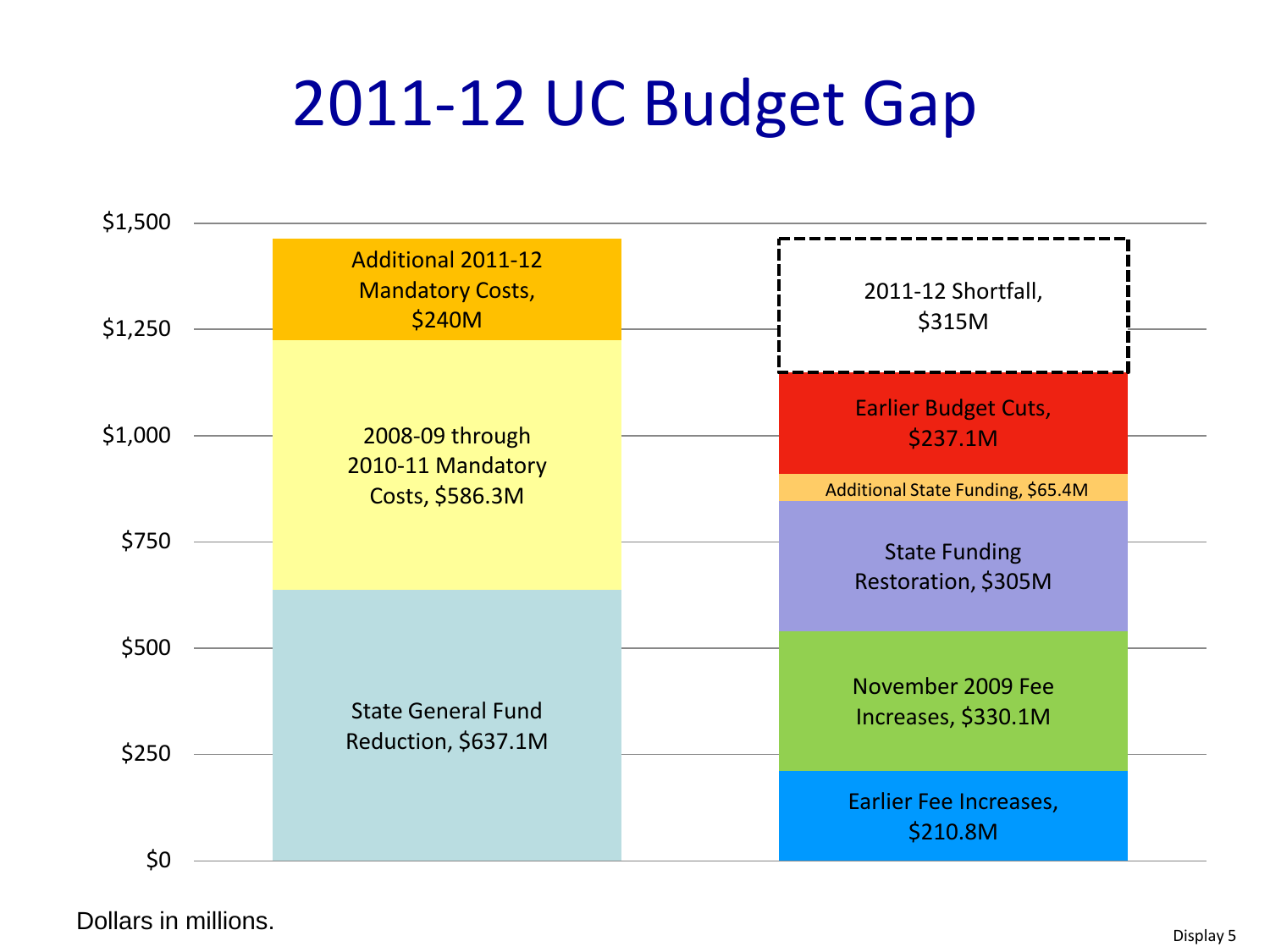#### State-supported Enrollment

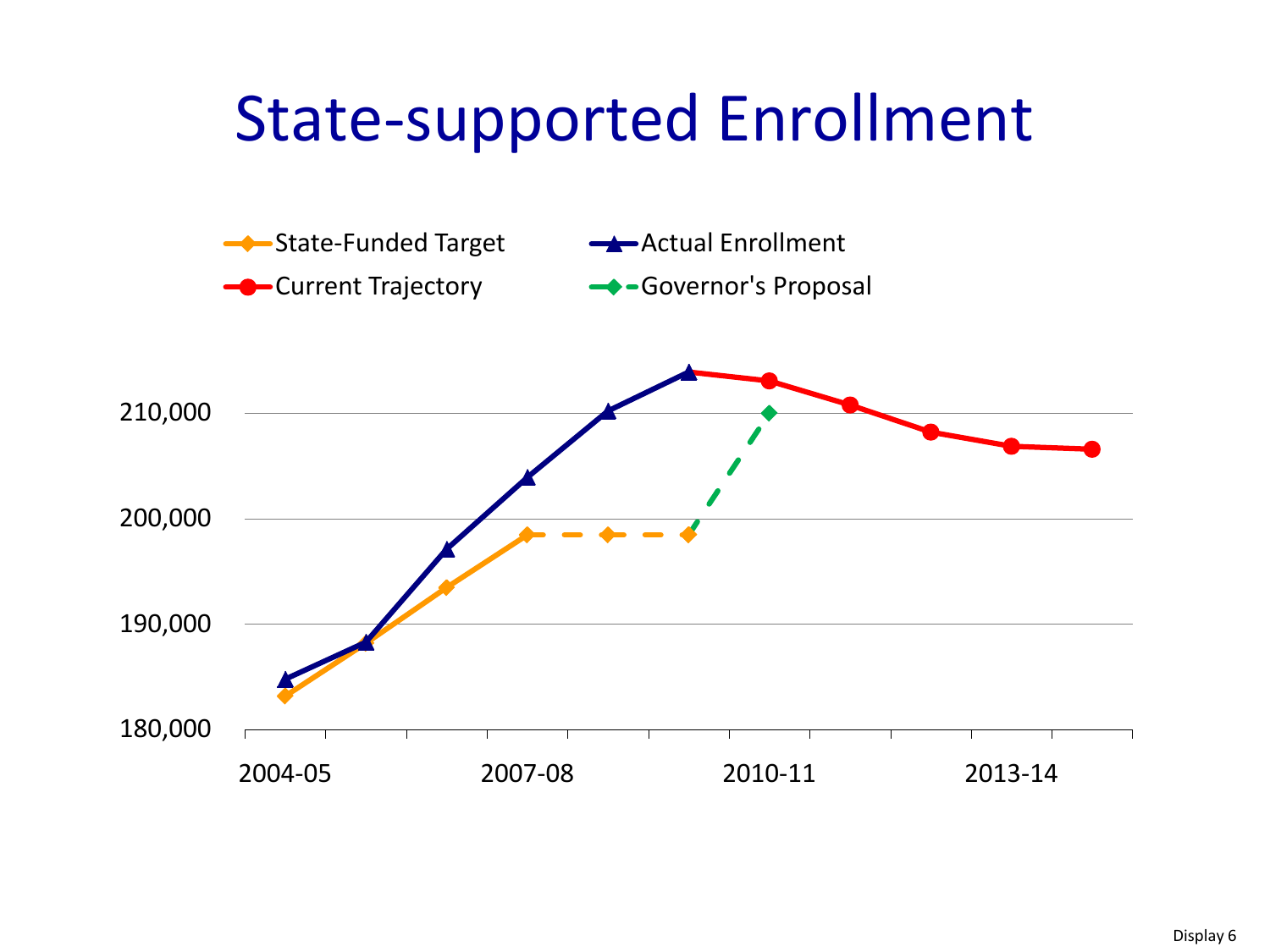# 2011-12 UC Budget Base

- Restore 2010-11 Commitment \$305.0 M (2009-10 one-year budget cut)
- Restore 2011-12 Commitment \$167.5 M (2009-10 two-year budget cut)
- Restore to 2007-08 Base Budget \$164.6 M
- 
- 

Subtotal \$637.1 M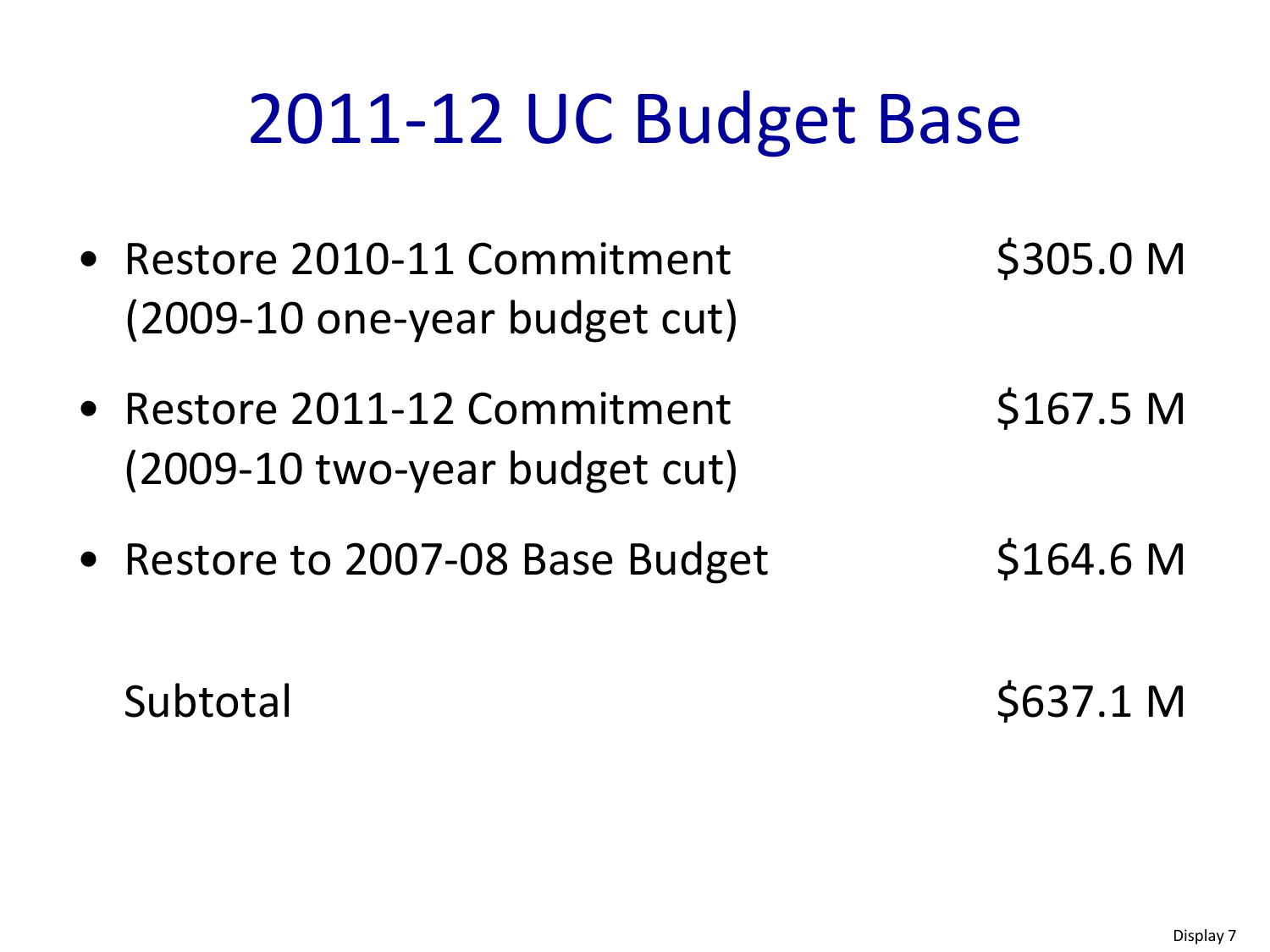#### 2011-12 UC Budget, Mandatory Costs

• Academic Merit Increases \$27.7 M • Employee Health Benefits up to \$36.6 M • Annuitant Health Benefits **\$10.5 M** • Retirement Contributions \$85.8 M • Collective Bargaining Agreements \$6.0 M (AFSCME, UPTE) • Potential Employee Salary Increases \$72.5 M Subtotal \$239.1 M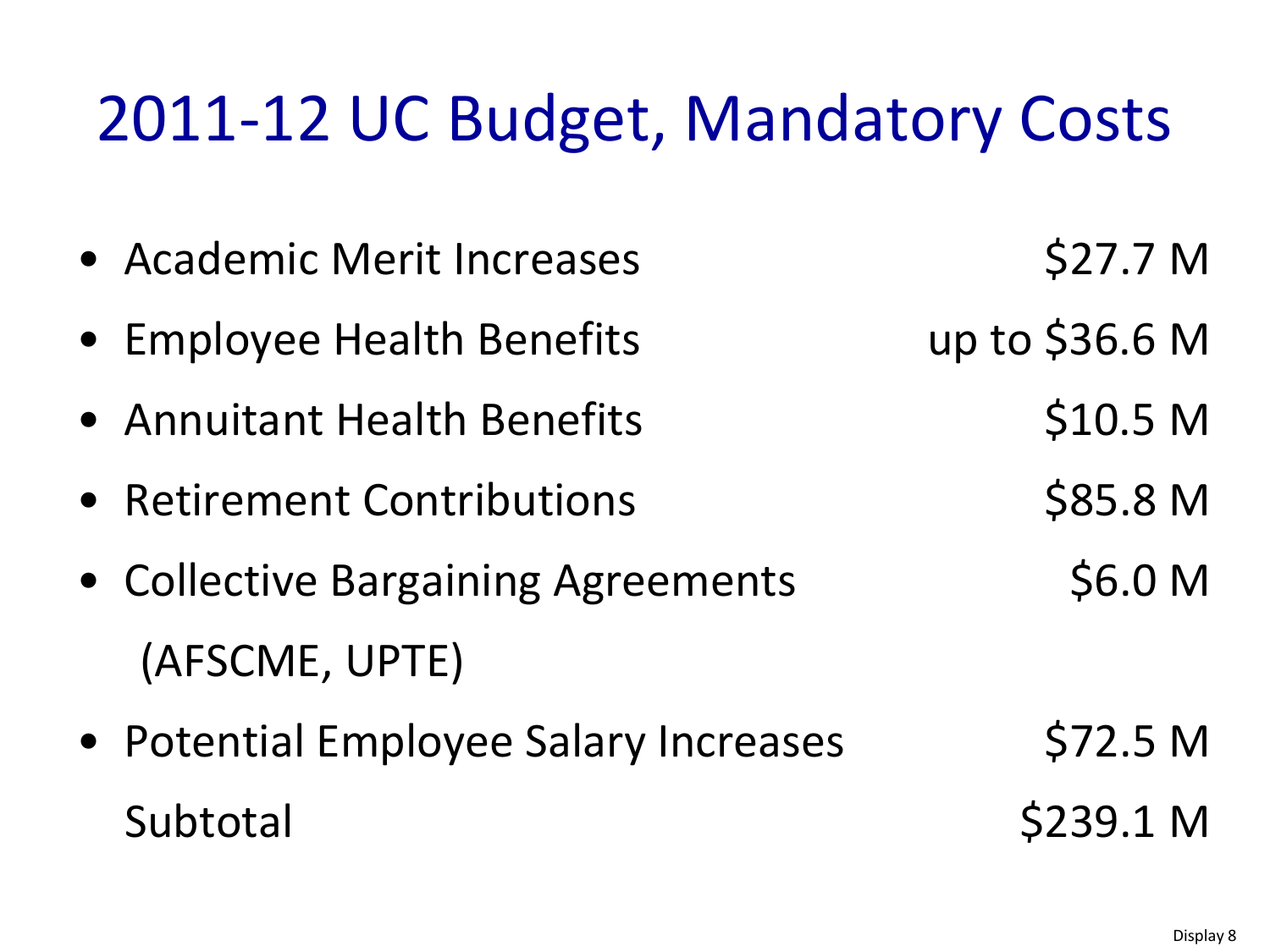#### 2011-12 UC Budget, Cost Increases

• Non-salary Price Increases \$24.0 M • Purchased Utilities **\$5.5 M** • Maintenance of New Space \$5.0 M Subtotal \$34.5 M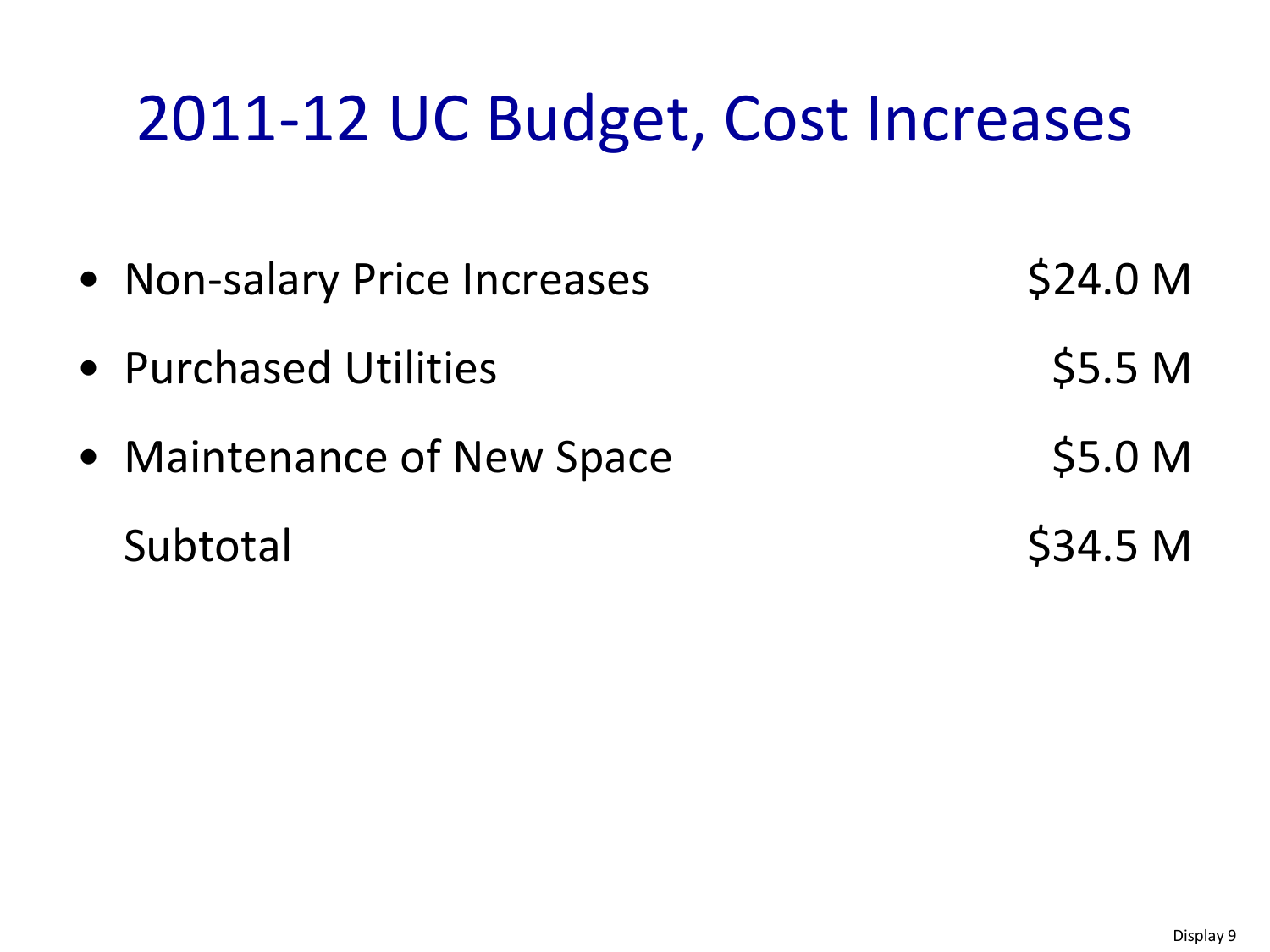## 2011-12 UC Budget, Initiatives

| • PRIME Expansion           | \$5.3 <sub>M</sub>  |
|-----------------------------|---------------------|
| • Nursing Enrollment Growth | \$2.9 <sub>M</sub>  |
| • UCR Medical School        | \$15.0 M            |
| • Graduate Student Support  | \$10.0 M            |
| • Cal ISIs                  | \$20.0 <sub>M</sub> |
| • Student-Faculty Ratio     | \$10.0 M            |
| • Faculty Salary Plan       | \$20.0 <sub>M</sub> |
| • Core Academic Support     | \$30.0 <sub>M</sub> |
| Subtotal                    | \$113.2 M           |
|                             |                     |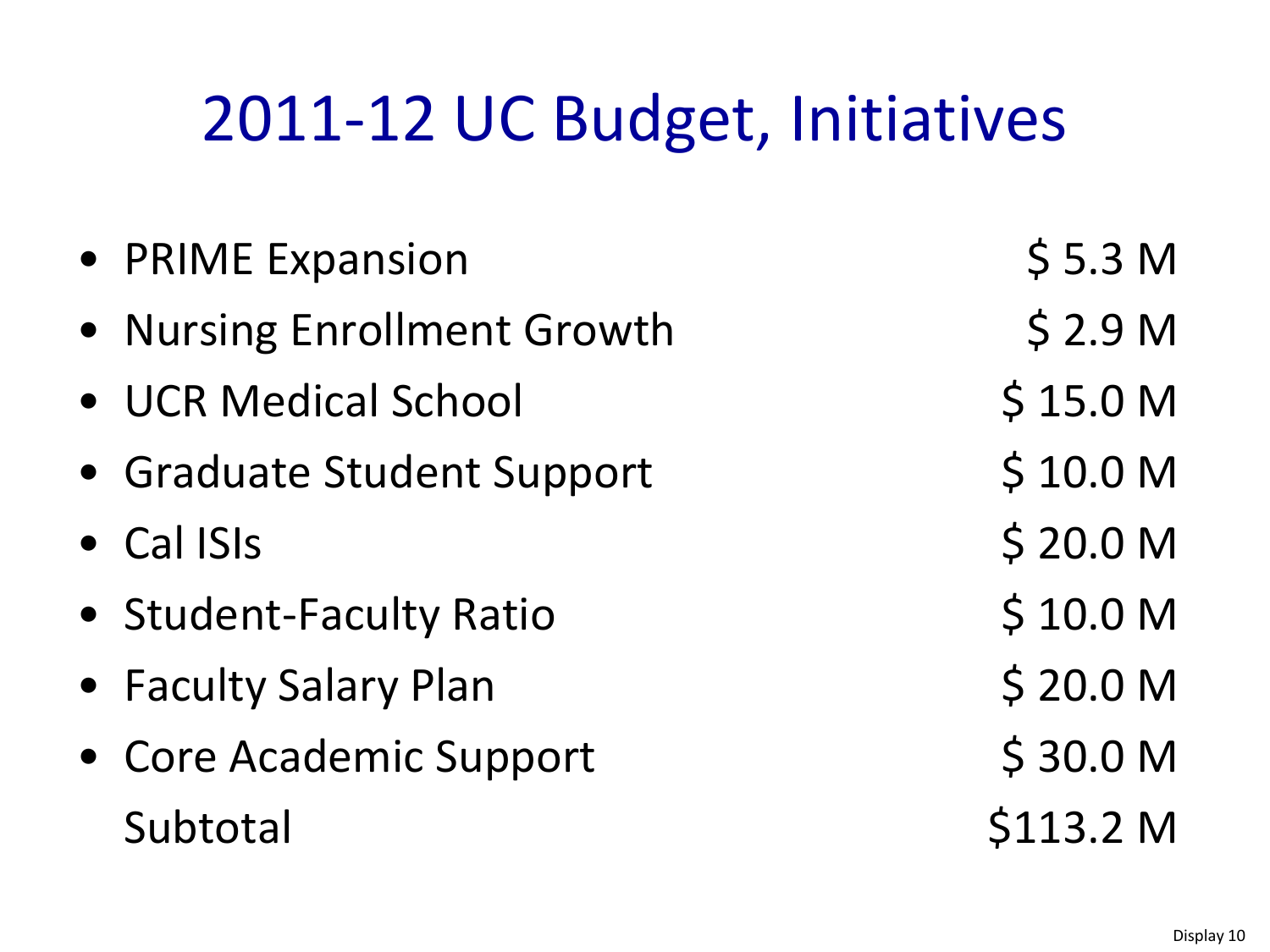## UC State Funding Needs: \$1.02 billion

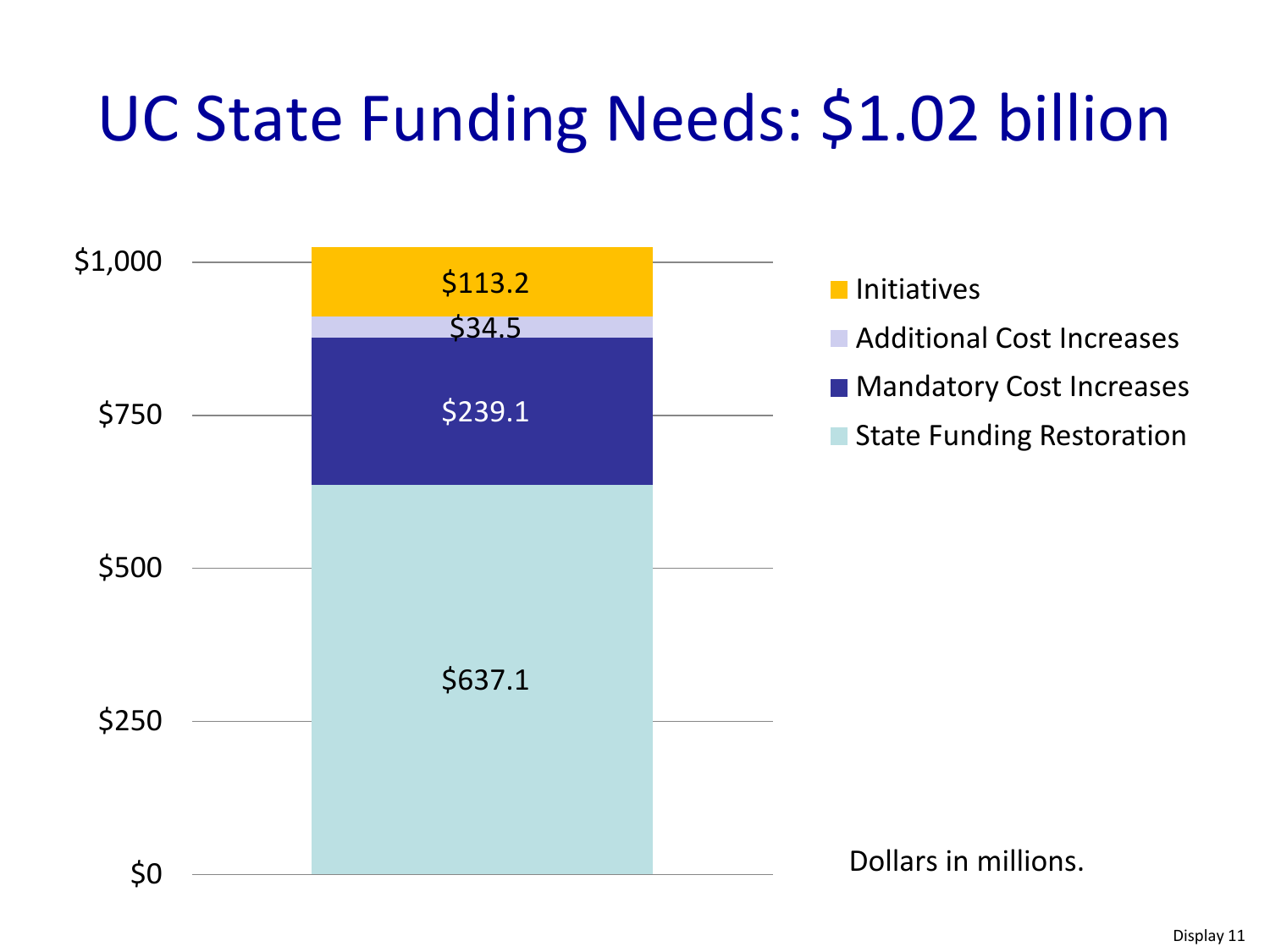#### Student Fees

- Mandatory systemwide fees: \$10,302
- Each 1% increase in systemwide fees: \$21.8 M
- Financial aid (at current RTA levels): \$7.7 M
- Net revenue for operations:  $$ 14.1 M$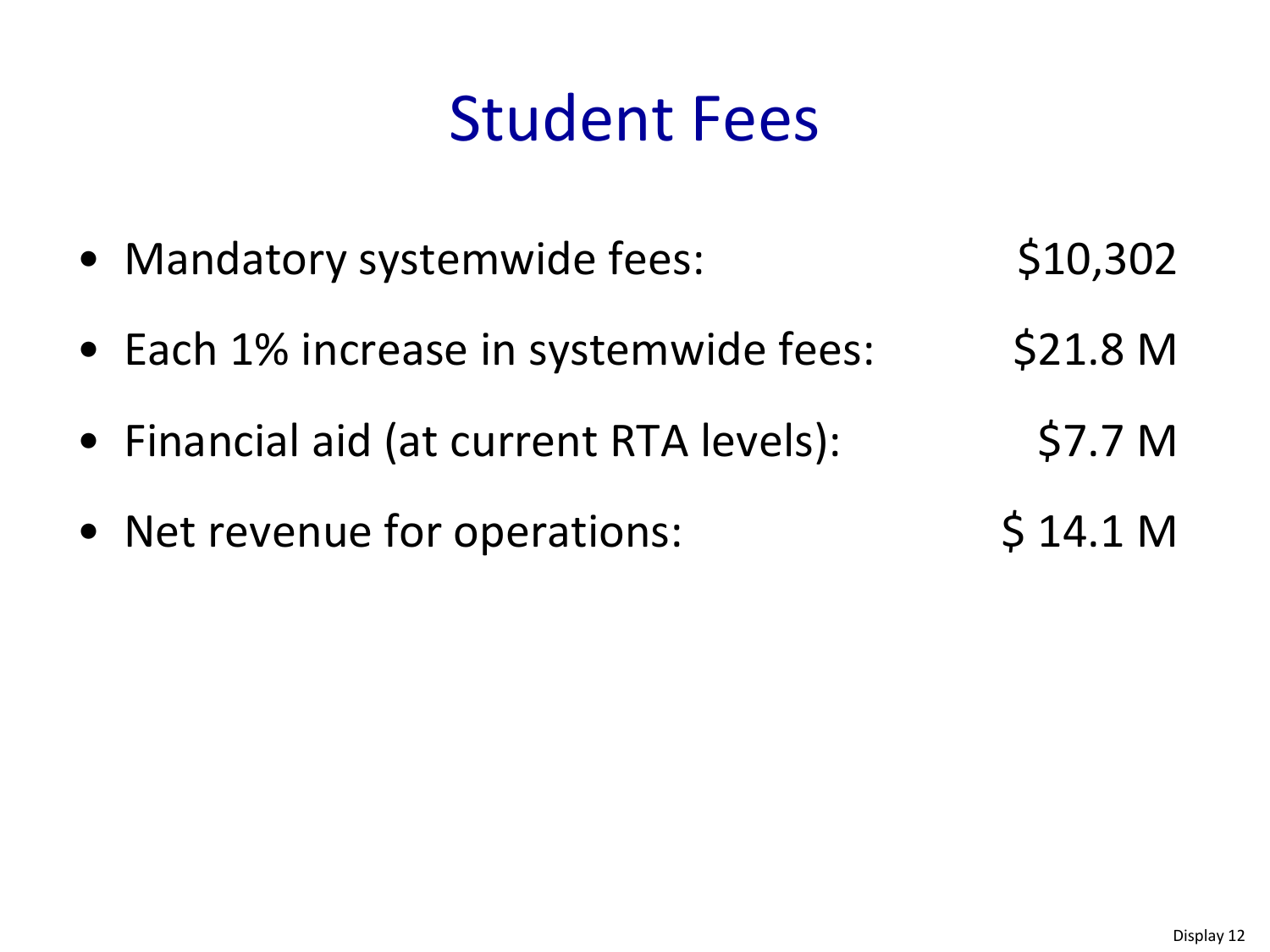#### Student Aid: Loan/Work Expectation

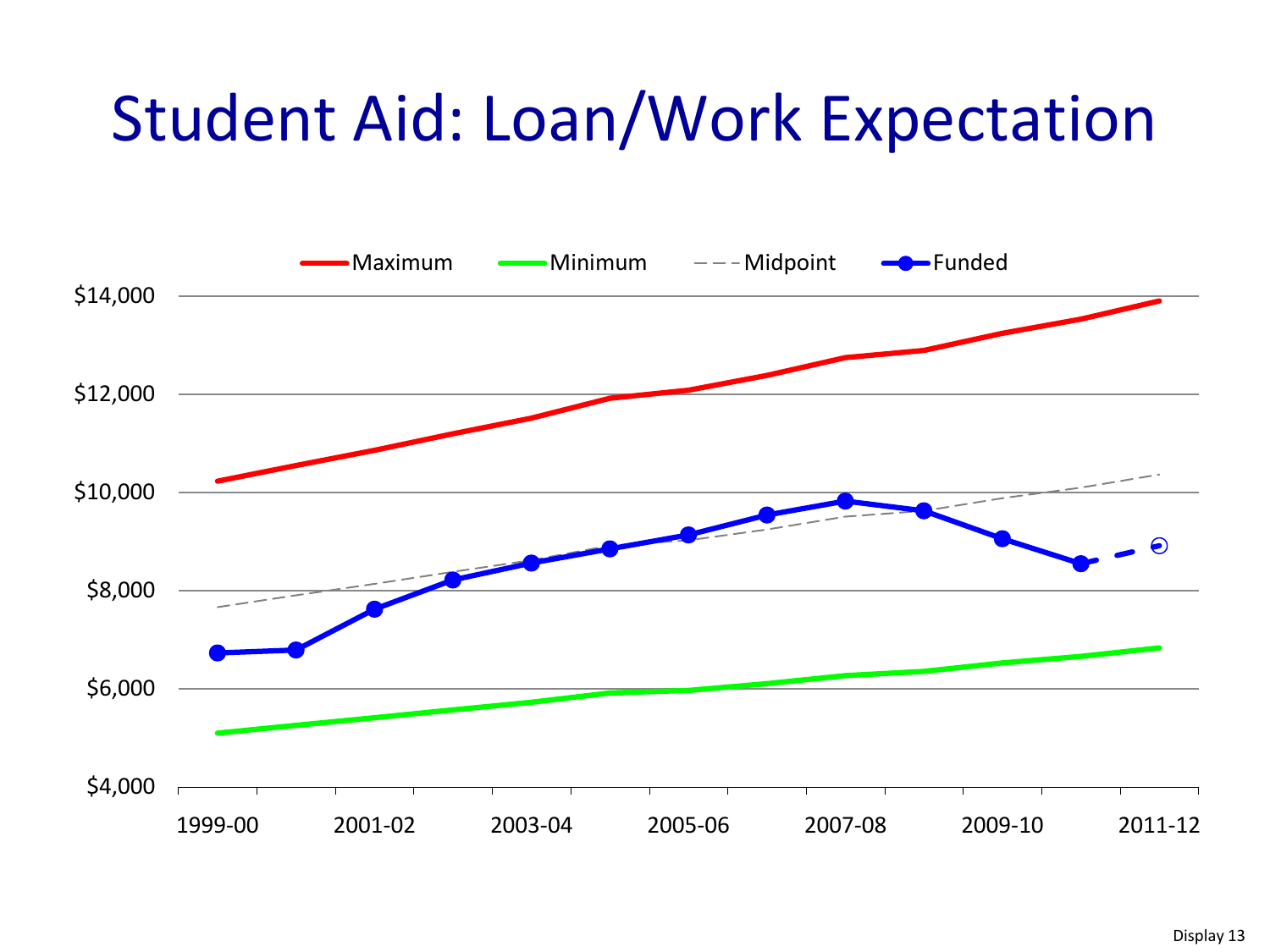#### 2011-12 State Capital Budget

- November 2010 General Obligation Bond, K-12 & Higher Education
- AB 220 (Brownley): K-12 & H.E., \$6.1B, 2-year bond – \$175 M per year for UC
- SB 271 (Ducheny): H.E. only, \$8.6B, 4-year bond – \$450 M per year for UC general campus projects – \$100 M per year for UC medical education purposes
- Lease Revenue Bonds remain "back-up plan"